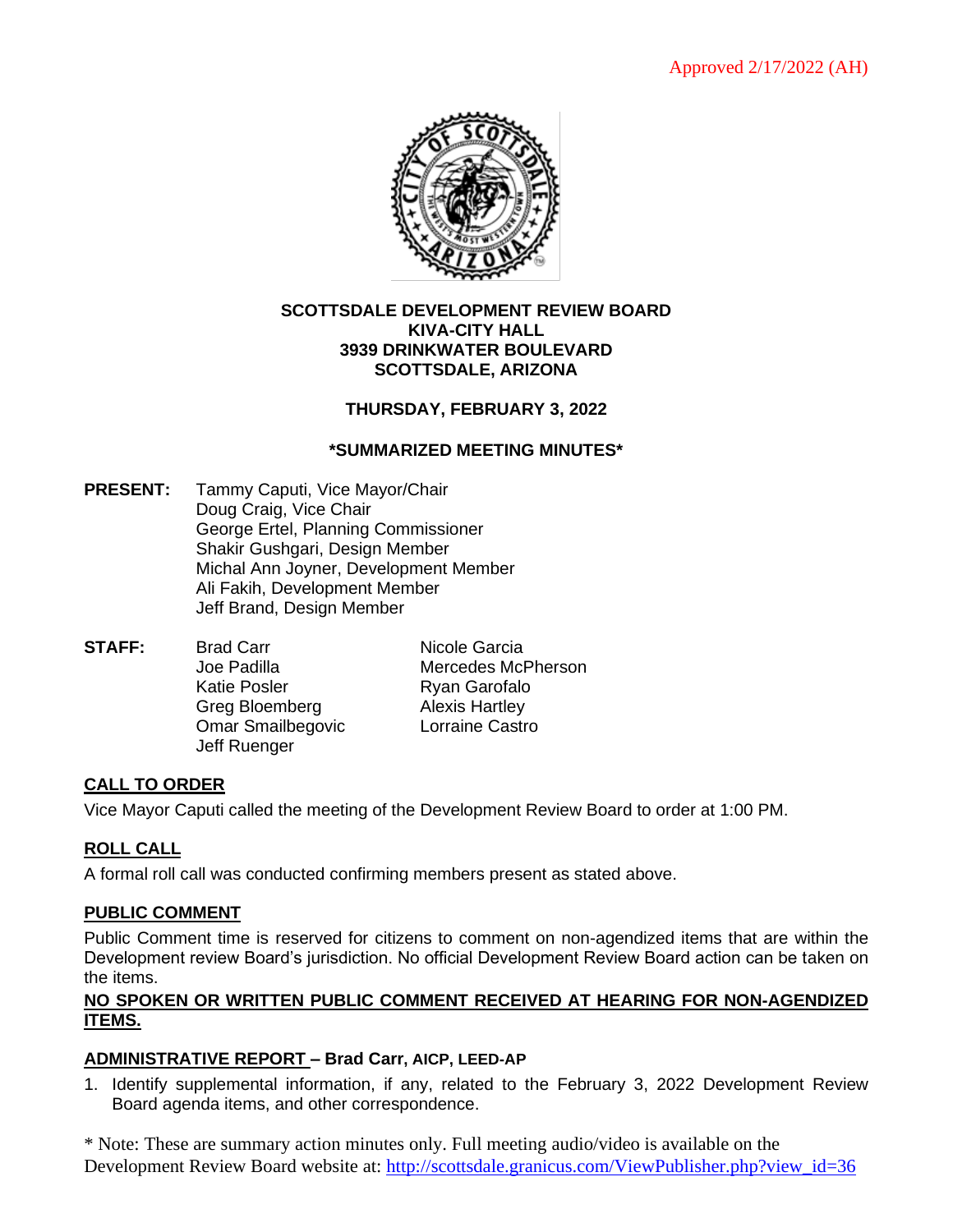## **MINUTES**

2. Approval of the January 20, 2022 Development Review Board Regular Meeting Minutes.

**BOARD MEMBER GUSHGARI MOVED TO APPROVE THE JANUARY 20, 2022 DEVELOPMENT REVIEW BOARD MEETING MINUTES AS PRESENTED, 2ND BY BOARD MEMBER BRAND. THE MOTION PASSED UNANIMOUSLY IN FAVOR BY VICE MAYOR CAPUTI, VICE CHAIR CRAIG, COMMISSIONER ERTEL, BOARD MEMBERS GUSHGARI, JOYNER, FAKIH AND BRAND WITH A VOTE OF SEVEN (7) TO ZERO (0).**

## **CONSENT AGENDA**

3. 24-DR-2021 (GH Residences at Cavasson)

Request for approval of site plan, landscape plan and building elevations for a new 400-unit multifamily development with approximately 507,000 square feet on a +/- 18-acre site located at 7701 E. Legacy Blvd, with Planned Community District, Planned Airpark Core (P-C PCP) zoning.

Staff contact is Greg Bloemberg, 480-312-4306

Applicant contact person is Rich Barber, 602-957-4530

**24-DR-2021 MOVED TO REGULAR AGENDA**.

**VICE MAYOR CAPUTI MOVED TO APPROVE 24-DR-2021 WITH A STIPULATION THAT THE BUILDNIG ELEVATIONS BE MODIFIED TO THOSE PRESENTED BY THE APPLICANT AT THE HEARING, 2ND BY COMMISSIONER ERTEL. THE MOTION PASSED UNANIMOUSLY IN FAVOR BY VICE MAYOR CAPUTI, VICE CHAIR CRAIG, COMMISSIONER ERTEL, BOARD MEMBERS GUSHGARI, JOYNER, FAKIH AND BRAND WITH A VOTE OF SEVEN (7) TO ZERO (0).**

4. 41-DR-2021 (Vi at Cavasson)

Request for approval of a site plan, landscape plan and building elevations for a new 1- to 4-story residential healthcare facility consisting of 230 minimal care units and 97 specialized care beds on a +/- 11.2-acre site located at 7620 E. Cavasson Boulevard, with Planned Community District, Planned Airpark Core (P-C PCP) zoning.

Staff contact is Greg Bloemberg, 480-312-4306

Applicant contact person is Michael Kolejka, 602-214-6609

**VICE CHAIR CRAIG MOVED TO APPROVE 41-DR-2021, 2ND BY VICE MAYOR CAPUTI. THE MOTION PASSED UNANIMOUSLY IN FAVOR BY VICE MAYOR CAPUTI, VICE CHAIR CRAIG, COMMISSIONER ERTEL, BOARD MEMBERS GUSHGARI, JOYNER, FAKIH AND BRAND WITH A VOTE OF SEVEN (7) TO ZERO (0).**

# **REGULA AGENDA**

5. 50-DR-2021 (Discount Tire Exterior Repaint)

Request for approval of a new color palette for the exterior of an existing vehicle repair business on a +/- 1.08-acre site located at 2301 N. Scottsdale Road, with Highway Commercial (C-3) zoning. Staff contact is Omar Smailbegovic, 480-312-3087

Applicant contact is George Guilford, 480-606-6161

**MOTION BY BOARD MEMBER BRAND MOVED TO APPROVE 50-DR-2021, 2ND BY BOARD MEMBER JOYNER. THE MOTION PASSED UNANIMOUSLY IN FAVOR BY VICE MAYOR CAPUTI, VICE CHAIR CRAIG, COMMISSIONER ERTEL, BOARD MEMBERS GUSHGARI, JOYNER, FAKIH AND BRAND WITH A VOTE OF SEVEN (7) TO ZERO (0).**